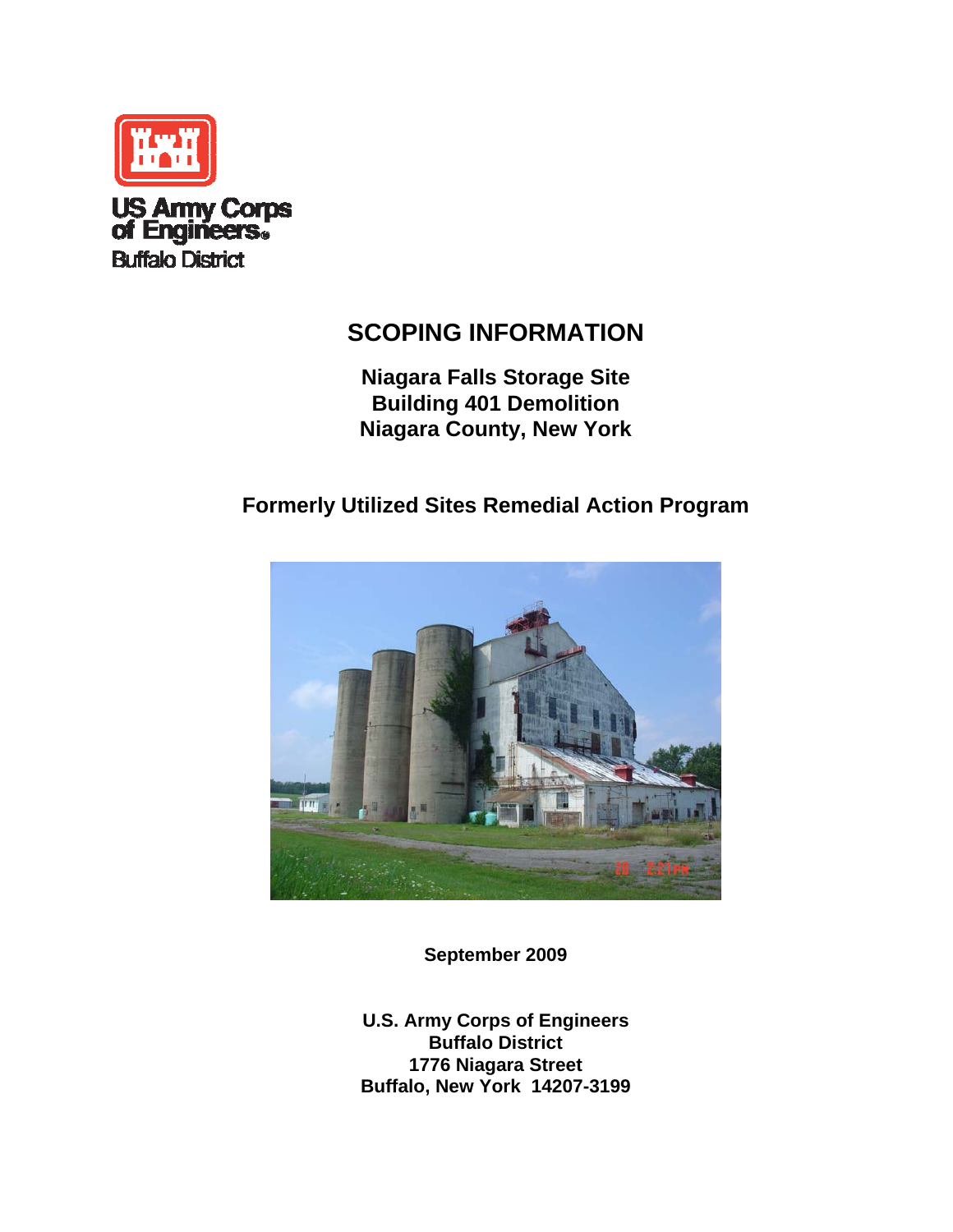## **Table of Contents**

| Section                          |                                                                                     | Page           |
|----------------------------------|-------------------------------------------------------------------------------------|----------------|
| 1.                               | <b>INTRODUCTION</b>                                                                 | 1              |
| 2.                               | <b>PURPOSE</b>                                                                      | $\mathbf{1}$   |
| 3.                               | PROPOSED PLAN                                                                       | $\overline{2}$ |
| 4.                               | ALTERNATIVES CONSIDERED                                                             | 3              |
| 5.                               | <b>IMPACT ASSESSMENT</b>                                                            | $\overline{4}$ |
| 6.                               | PUBLIC PARTICIPATION AND INTERAGENCY COORDINATION                                   | 4              |
| 7.                               | COMPLIANCE WITH ENVIRONMENTAL PROTECTION<br><b>STATUTES</b>                         | $\overline{4}$ |
| 8.                               | POINT OF CONTACT                                                                    | 6              |
|                                  | <b>Tables</b>                                                                       |                |
| Table 1<br>Table 2               | <b>Impact Assessment</b><br>Federal Environmental Protection Laws, Orders, Policies | 7<br>9         |
|                                  | Figures                                                                             |                |
| Figure 1<br>Figure 2<br>Figure 3 | Locality and Vicinity Map<br>Site Plan<br>Building 401 First Floor                  | 11<br>12<br>13 |

Figure 4 Building 401 Second Floor 14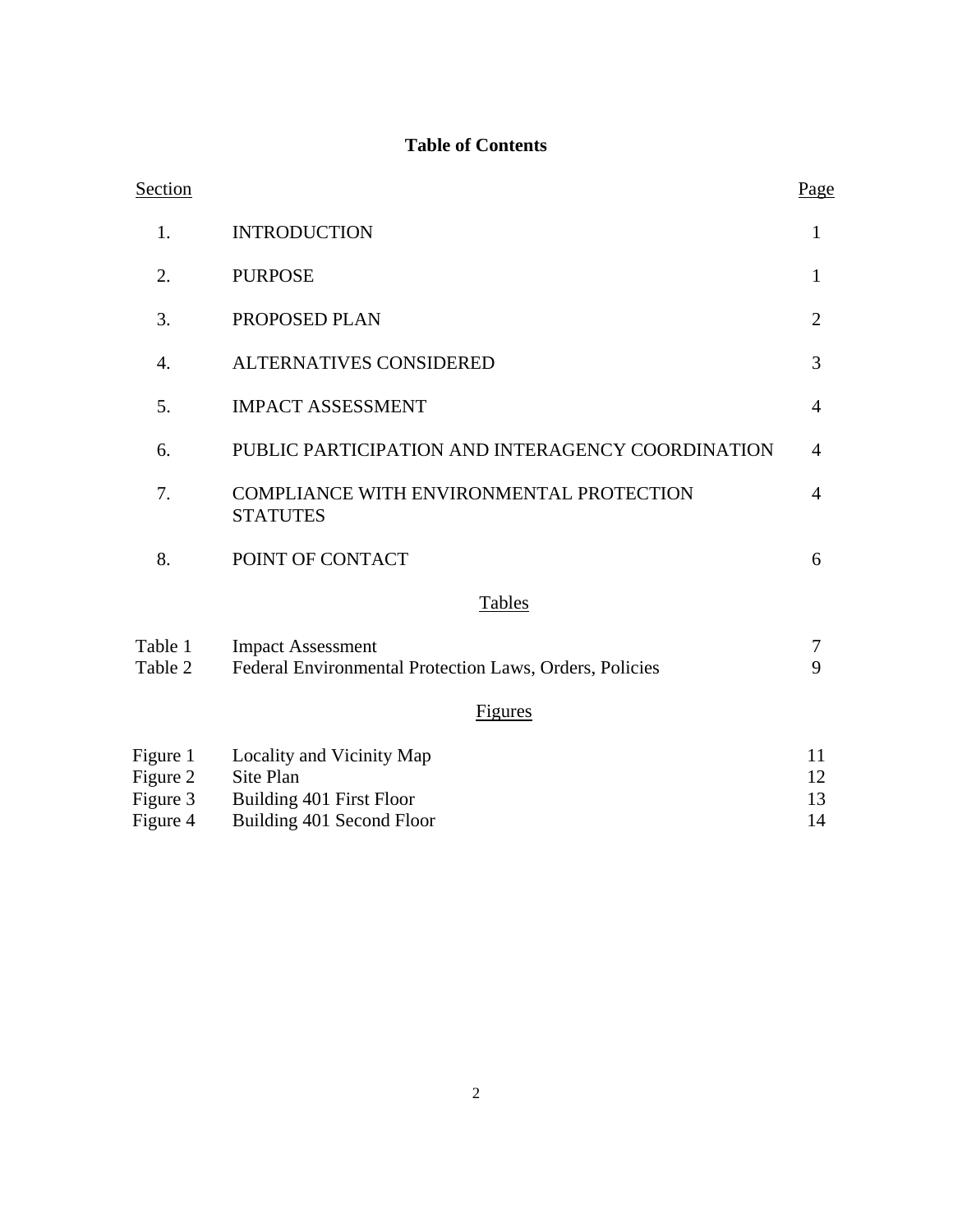#### **1. INTRODUCTION**

1.1 The National Environmental Policy Act (NEPA) directs Federal agencies to initiate "an early and open process for determining the scope of issues to be addressed and for identifying the significant issues related to the proposed action." U.S. Army Corps of Engineers (USACE)- Buffalo District has prepared this scoping information to coordinate with potentially interested Indian nations, Federal, State and local agencies, and the general public; to clearly define the environmental issues and alternatives that should be examined; and to identify Federal, State and local requirements that may need to be addressed prior to the commencement of a Federal action.

The purpose of this scoping document is to inform interested Indian nations, agencies, organizations and the general public of proposed demolition activities at the Niagara Falls Storage Site (NFSS) and to elicit their concerns and recommendations. Additionally, USACE-Buffalo District is using this process as a means to facilitate the review and consultation requirements of those environmental protection statutes that are applicable and relevant to the proposed Federal action.

#### **2. PURPOSE**

2.1 Overview. In 1941, the Department of Defense (DoD) purchased 7,500 acres of land in Niagara County, New York on which was built the former Lake Ontario Ordnance Works (LOOW), for the purpose of manufacturing trinitrotoluene (TNT) during World War II. TNT production, production support, and storage areas were constructed on approximately 2,500 acres. The remaining 5,000 acres, located to the west of the production area, were left undeveloped. During World War II, the Army manufactured TNT for about nine months at a facility on the site, which included a power plant, hospital, fire department, water supply system, and waste treatment system.

2.2 The TNT plant was decommissioned in 1943. In 1945, 5,000 acres outside the production areas were declared excess and transferred to General Service Administration for disposal to private landowners. The remaining land was used by various government agencies. As DoD operations decreased, additional property was sold. Current owners of the former LOOW site include the Lewiston-Porter Schools, Federal and local governments, and private citizens and corporations.

2.3 In the 1940s, approximately 1,500 acres in the southern portion of the LOOW production area were transferred to the USACE-Manhattan Engineering District (MED), which later became the Atomic Energy Commission (AEC) and then the Department of Energy (DOE). From the 1950s through the 1980s, this area was used for various activities including the production of high-energy fuel, and storage of radioactive materials during the development of the atomic bomb. Of the original 1,500 acres, 191 acres are still owned by the DOE and is known as the Niagara Falls Storage Site (NFSS), while the remainder is owned by other entities.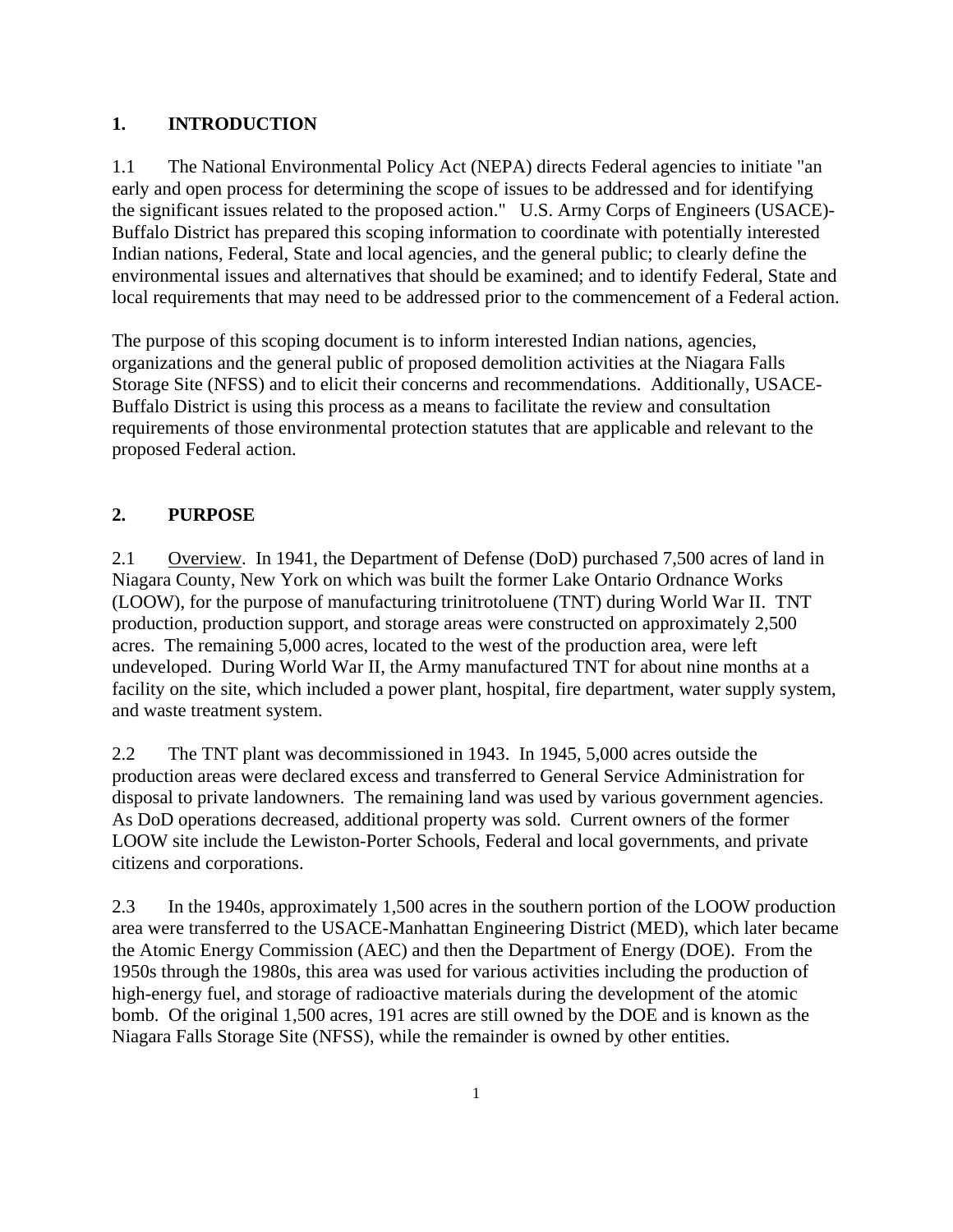2.4 Environmental investigations related to past Federal activities at the former LOOW are the responsibility of several Federal agencies. No single Federal agency has overall responsibility or authority for the entire former LOOW Site. USACE is conducting environmental investigations at the site on behalf of DoD and DOE.

2.5 Objectives. The Formerly Utilized Sites Remedial Action Program (FUSRAP) was initiated in 1974 to identify, investigate and clean up or control sites throughout the United States that became contaminated as a result of the Nation's early atomic energy program during the 1940s, 1950s and 1960s. The objectives of FUSRAP are as follows:

- Evaluate sites that supported MED/AEC nuclear work and determine whether the sites need cleanup and/or control.
- Clean up or maintain these sites so that they meet current guidelines.
- Dispose of or stabilize radioactive material in a way that is safe for public health and the environment.
- **Perform all work in compliance with appropriate Federal laws and regulations and State** and local environmental laws and land use requirements (to the extent permitted by Federal law).

The demolition of Building 401 will remove a severely deteriorated structure and associated solid and hazardous wastes from the NFSS FUSRAP site and permit further remediation of potential radiologically contaminated materials which may be present below the building.

### **3. PROPOSED PLAN**

3.1 NFSS is located at 1397 Pletcher Road in the town of Lewiston, Niagara County, New York (Figures 1 and 2). The 191-acre site consists of a 10-acre interim engineered waste containment structure, a few remaining buildings, and large areas of open space (including grassland, woodlands, and wetlands). The primary use of the site from the early 1940s through the mid-1950s was for storage, trans-shipment, and disposal of radioactive waste from various sources.

3.2 Building 401 was initially the powerhouse for the production of TNT at LOOW, and it was also used to store radioactive materials in support of MED activities during World War II. It was used for the production of Boron-10, a radioactive isotope, from 1953 to 1959 and from 1965 to 1971 and then became a waste storage facility used by the AEC/DOE. In 1971, Building 401 was gutted and its instrumentation and hardware were disposed of as surplus materials. The building has been largely inactive since, and indications of bird and other animal occupation are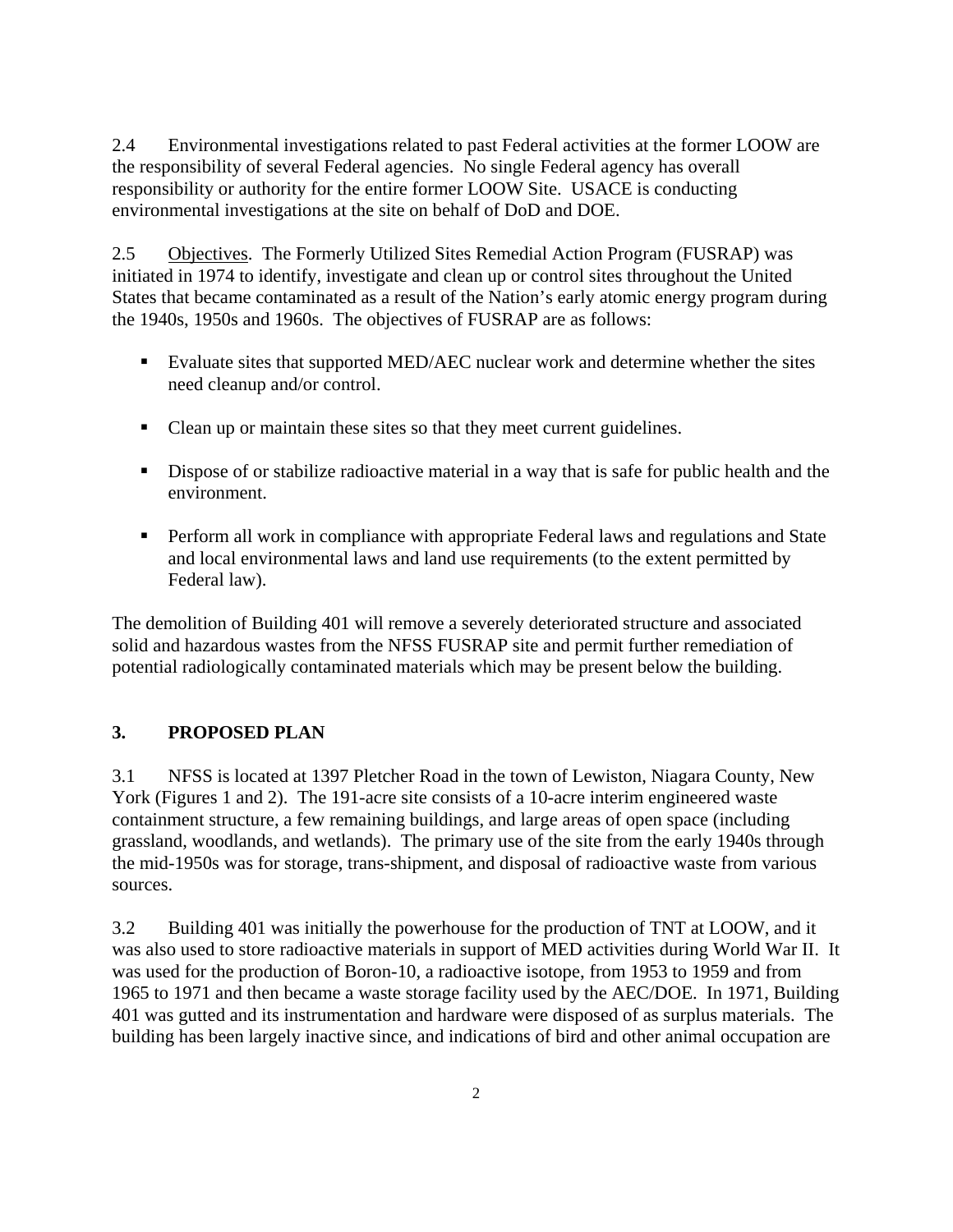evident throughout. An asbestos abatement was performed on the structure in spring/summer 2002, resulting in the removal of interior asbestos-containing material (ACM). Potential exterior ACM was not included in this removal, and additional abatement activities have not yet been completed.

3.3 Building 401 is a steel-framed multi-story structure with a ridge height of approximately 76.5 feet and encompassing 100,000 square feet. The main structural system of the building consists of steel and concrete load-bearing walls supporting what may be a transite roof. The interior walls are poured concrete, concrete block, and other construction materials. The exterior appears to be comprised of sections of corrugated steel and transite siding and roofing. Inside the building, there are multiple floors, which contain rooms and offices and building service areas (boiler rooms and tower areas) (Figures 3 and 4). One tower area and high bay may be as high 75 feet or more. Additionally, Building 401 has three large concrete silos and the building floor is a concrete slab.

3.4 Environmentally sensitive deconstruction of Building 401 is the preferred plan to remove the structure as a local hazard and allow access for further remediation to potentially contaminated features such as the sumps and drains, and the buildings concrete slab. The proposed demolition work would be completed by a USACE contractor and would involve the removal and/or abatement of miscellaneous waste and debris [including bird and other animal waste; ACM and lead-based paint (LBP); potentially contaminated steel beams and rafters; and miscellaneous equipment and debris] from within Building 401, followed by the demolition of the structure. The building's concrete slab and footer would remain. The contractor would prepare and submit a Demolition Plan for approval prior to commencing work and would be responsible for all waste characterization, segregation, packaging, transport, salvage/recycling, and disposal. Surrounding soil areas with elevated radiological levels would be covered with crushed stone and geotextile fabric in order to minimize disturbance during demolition activities.

3.5 After demolition, the contractor would complete radiological surveys of the building's concrete slab surface and surrounding work areas (including a zone encompassing a 15-meter radius outside of actual work areas) and decontaminate the slab to meet free release limits for removable radioactive surface contamination. Demolition is scheduled to commence in late summer 2010.

### **4. ALTERNATIVES CONSIDERED**

4.1 Building 401's hazardous condition limits the range of feasible alternatives to complete demolition of the structure. Stabilization of the building would be cost-prohibitive and would not address the need to remediate the site. Similarly, removal of the building with either replacement or relocation would not be economically feasible and would still incur exorbitant costs for complete remediation of the site and its structural elements. Also, it is unlikely that an appropriate steward could be identified who would assume responsibility for future maintenance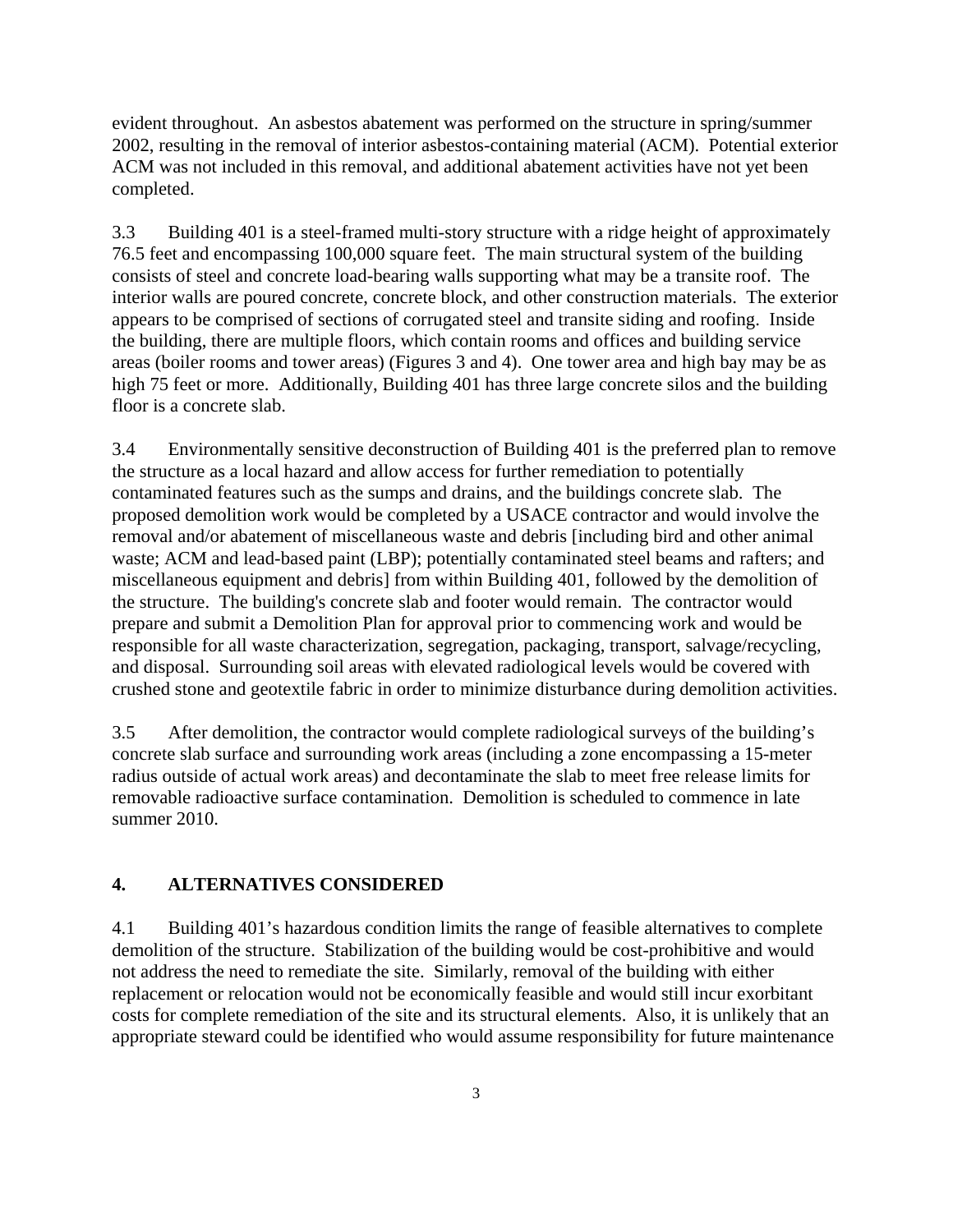of the building. Consequently, these plans have been eliminated from consideration.

### **5. IMPACT ASSESSMENT**

5.1 Table 1 presents a general assessment of the anticipated environmental impacts associated with the demolition of Building 401.

### **6. PUBLIC PARTICIPATION AND INTERAGENCY COORDINATION**

6.1 Through this scoping process, stakeholders and other interested parties are invited to provide their comments on the proposed building demolition. Potential social, economic and environmental benefits and adverse impacts to the quality of the human environment will be considered. Interested parties are welcome to contact USACE-Buffalo District to discuss their views and recommendations regarding this proposed action or submit them in writing as described in Section 8.

### **7. COMPLIANCE WITH ENVIRONMENTAL PROTECTION STATUTES**

7.1 Numerous environmental laws and executive orders influence and guide the planning, development and management of Federal programs. Table 2 presents a list of environmental protection statutes, executive orders, etc. that are normally considered. Therefore, an additional goal of this scoping process is to consult with appropriate agencies and other interested parties pertaining to resources protected by these mandates. The dissemination of this scoping information initiates applicable coordination and consultation requirements required under their provisions.

7.2 Some important Federal environmental protection statutes that will be specifically addressed include:

- a. *National Environmental Policy Act (NEPA)*. Under the provisions of 33 CFR 230.9(p), the proposed project is categorically excluded from NEPA documentation. This regulation exempts the "disposal of existing buildings and improvements for off-site disposal," provided that the activity, when considered individually and cumulatively, will not result in any significant adverse effects on the quality of the human environment.
- *b. Clean Air Act.* Continuous air sampling and monitoring during abatement/demolition activities would be used to ensure that operational emissions of criteria pollutants would not exceed National Ambient Air Quality Standards.
- c. *Clean Water Act*. Since the proposed project will not disturb an area equal to or greater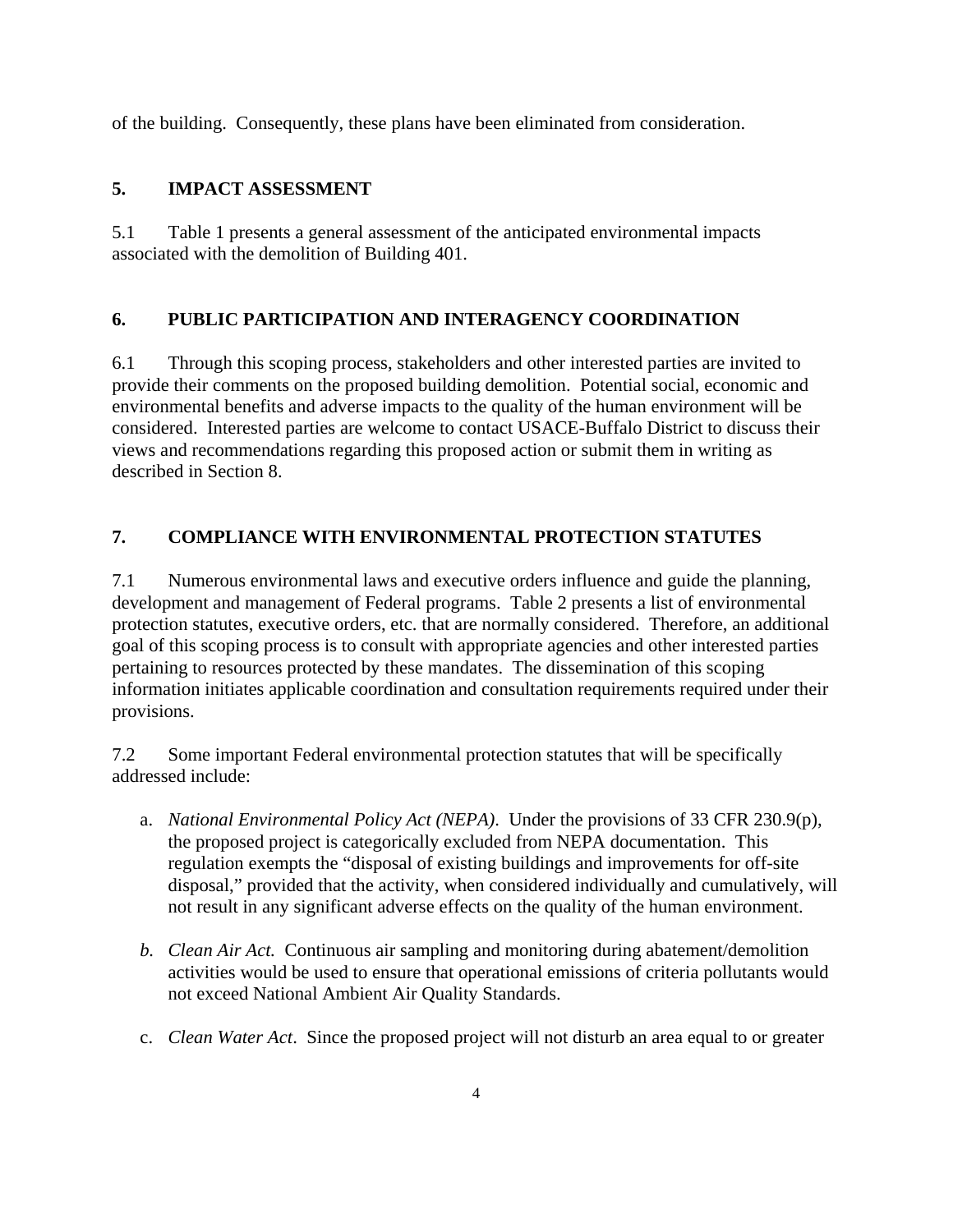than one acre, a construction activity stormwater permit will not be required. However, the contractor will be required to develop and implement a water management plan that would employ appropriate methods to manage surface water runoff, runoff from staging areas, and water generated during decontamination activities. The contractor will be responsible for obtaining all required discharge permits.

- d. *Resource Conservation and Recovery Act; Toxic Substances Control Act*. All regulated hazardous wastes will be managed in accordance with these statutes.
- e. *Emergency Planning and Community Right-to-know Act*. USACE and the contractor will ensure that all transportation operations comply with this Act.
- f. *Endangered Species Act*. In accordance with Section 7 of this Act, USACE-Buffalo District is requesting information from the U.S. Fish and Wildlife Service (USFWS) and NYSDEC on any listed or proposed species or designated or proposed critical habitat that may be present in the project area. Review of the most recent Federally Listed Threatened and Endangered Species and Candidate Species in New York (http://www.fws.gov/northeast/nyfo/es/CountyLists/NiagaraDec2006.htm ) indicates that, based on best available information, the eastern prairie fringed orchid (Threatened) is known to occur in Niagara County. No records of the occurrence of this species in the project area have been noted to date and, given the location and scope of the proposed project, no effects are anticipated.
- g. *Migratory Bird Treaty Act of 1918; Executive Order 13186, Responsibilities of Federal Agencies to Protect Migratory Birds*. Although the demolition of Building 401 is expected to eliminate nesting sites for barn swallows and roosting areas for turkey vulture, no measurable negative effect on migratory bird populations is likely.
- h. *National Historic Preservation Act*. Under Section 106 of this Act, USACE initiated consultation with interests who were likely to have knowledge of, or concern with, historic properties that may be present within the proposed undertaking's area of potential effect. These parties included the Tuscarora Nation, New York State Office of Parks, Recreation and Historic Preservation (State Historic Preservation Office – SHPO) and Town of Lewiston Historic Preservation. During the course of this consultation, the SHPO expressed the opinion that the former LOOW is eligible for listing in the National Register of Historic Places for its association with World War II and the Manhattan Project. Considering this historic status, the SHPO concluded that the demolition of Building 401 would have an adverse effect on this historic property

In continuation of this consultation, the following parties will formally be notified of the determination of adverse effect and will be offered the opportunity to present their views on a mitigation plan to resolve these effects: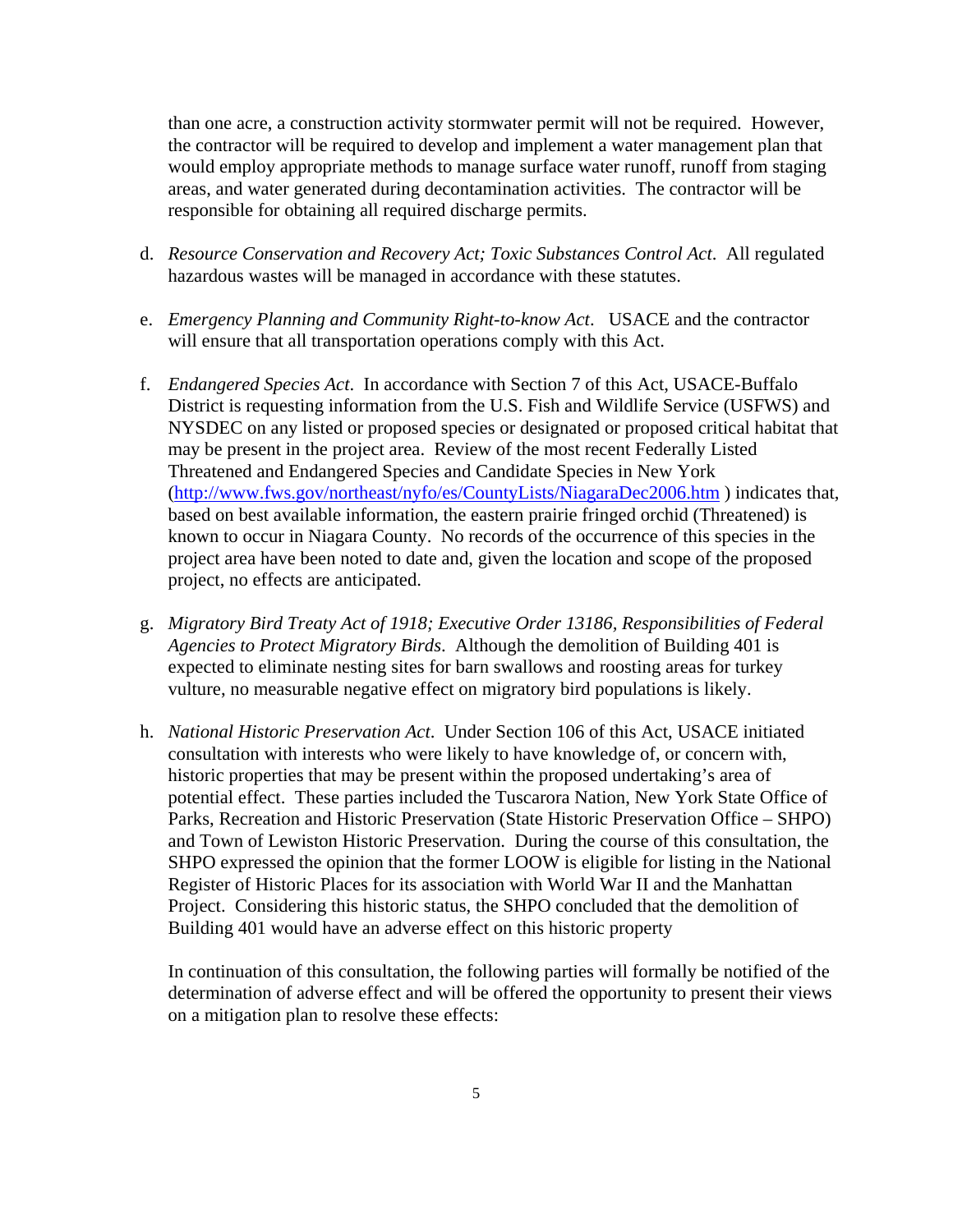Tuscarora Nation U.S. Department of Energy- Office of History and Heritage Resources U.S. Department of the Interior-National Park Service New York State Office of Parks, Recreation and Historic Preservation (State Historic Preservation Office) Town of Lewiston Historic Preservation Niagara County Historical Society Atomic Heritage Foundation Preservation Buffalo Niagara

#### **8. POINT OF CONTACT**

8.1 Interested parties are encouraged to contact USACE-Buffalo District with their comments and recommendations concerning the proposed project. Questions or requests for additional information may be directed to:

> William E. Butler III Environmental Protection Specialist Environmental Analysis Section

| Telephone No.: | 716-879-4268                    |
|----------------|---------------------------------|
| Fax No.:       | 716-879-4396                    |
| E-mail:        | william.e.butler@usace.army.mil |

Please submit any comments or recommendations in writing to Mr. Butler's attention at the following address:

> U.S. Army Corps of Engineers Buffalo District 1776 Niagara Street Buffalo, NY 14207-3199

Thank you for your involvement in this project.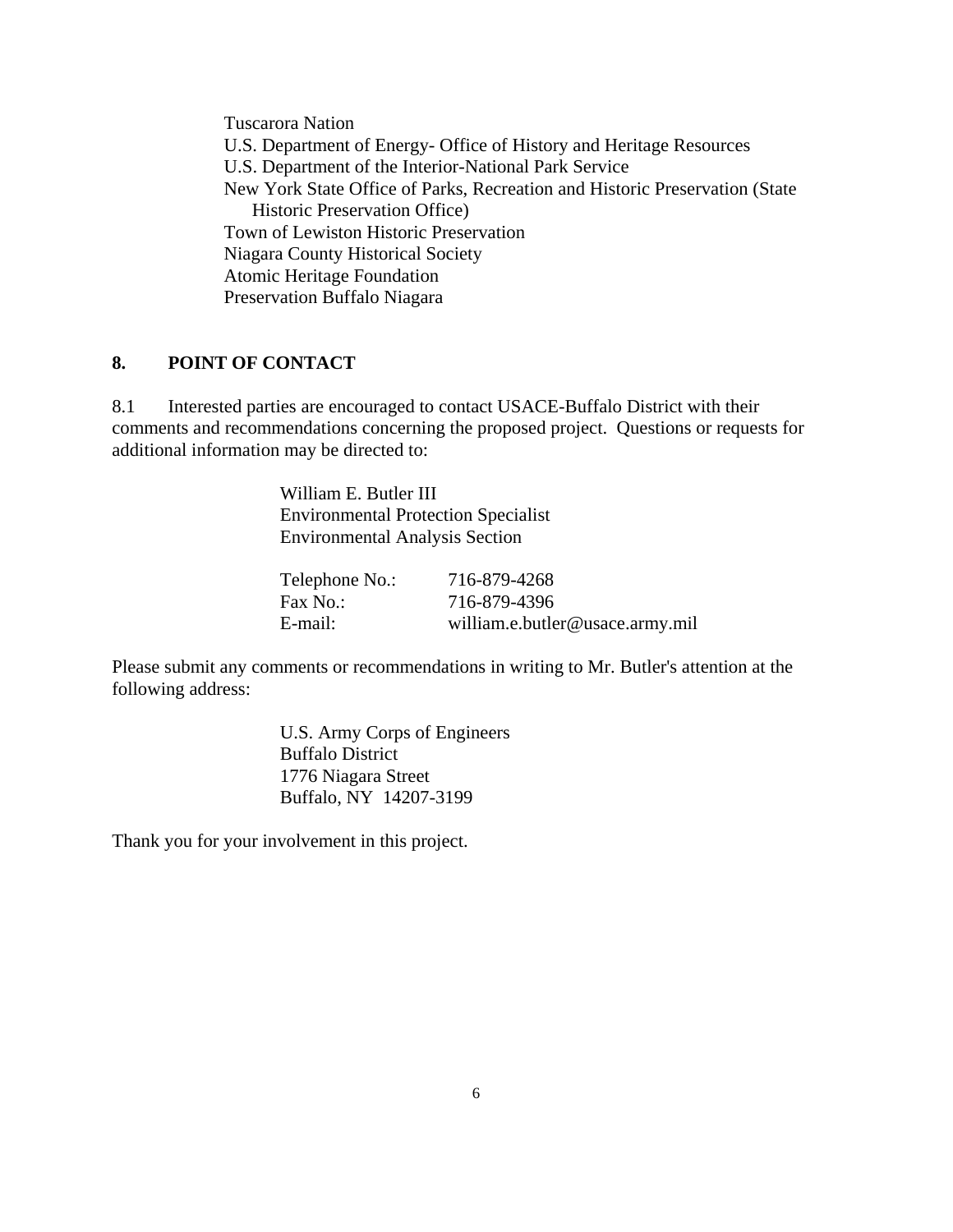|  | Table 1. Impact Assessment |
|--|----------------------------|
|--|----------------------------|

| <b>RESOURCE/IMPACT</b>                         | <b>ENVIRONMENTAL EFFECT</b>                                                                                                                                                                                                                                                                                                                                                                                                                                                                                                                                                              |
|------------------------------------------------|------------------------------------------------------------------------------------------------------------------------------------------------------------------------------------------------------------------------------------------------------------------------------------------------------------------------------------------------------------------------------------------------------------------------------------------------------------------------------------------------------------------------------------------------------------------------------------------|
| Noise                                          | Short-term localized increase due to the operation of demolition and transportation equipment. No<br>sensitive receptors have been identified in the project area.                                                                                                                                                                                                                                                                                                                                                                                                                       |
| Displacement of People                         | No effect.                                                                                                                                                                                                                                                                                                                                                                                                                                                                                                                                                                               |
| <b>Aesthetic Values</b>                        | Short-term degradation during demolition operations. Removal/disposal of vacant building.                                                                                                                                                                                                                                                                                                                                                                                                                                                                                                |
| <b>Health and Safety</b>                       | The removal and proper disposal of ACM, lead-based paint (LBP), and radioactive residual materials would<br>mitigate the potential human health risks. ACM and LBP abatement would be performed in accordance<br>with appropriate and relevant Federal, State and local regulations. The contractor or their subcontractor(s)<br>would be licensed for ACM and LBP abatement in New York and would be required to implement approved<br>abatement plans including air sampling and monitoring, respiratory protection, and protective equipment<br>plans.                                |
|                                                | The contractor would also be required to implement a radiation protection plan to address the potential of<br>encountering radioactive residuals during ACM and LBP abatement and building demolition activities. A<br>certified health physicist would prepare a site radiation risk evaluation and develop a radiation protection<br>plan that complies with all applicable standards and requirements. Air monitors would be installed for<br>environmental monitoring and radiological surveying would be required prior to the release of equipment<br>and materials from the site. |
|                                                | Building demolition may cause pathogens contained in bird, bat and rodent droppings to become airborne<br>in the breathing zone. Proper safety measures, such as personal protective equipment and water<br>saturation, would be used to minimize risks to health and safety.                                                                                                                                                                                                                                                                                                            |
| <b>Community Cohesion</b>                      | ACM and LBP abatement and building demolition would contribute towards the overall remediation of the<br>NFSS and the potential positive effects of the remediation on the cohesion of surrounding communities.                                                                                                                                                                                                                                                                                                                                                                          |
| Desirable Community<br>Growth                  | Contribution to overall site remediation would contribute slightly to the area's capacity for desirable<br>community growth.                                                                                                                                                                                                                                                                                                                                                                                                                                                             |
| <b>Environmental Justice</b>                   | No effect on minority or low-income communities.                                                                                                                                                                                                                                                                                                                                                                                                                                                                                                                                         |
| <b>Tax Revenues</b>                            | No effect.                                                                                                                                                                                                                                                                                                                                                                                                                                                                                                                                                                               |
| <b>Property Values</b>                         | No effect.                                                                                                                                                                                                                                                                                                                                                                                                                                                                                                                                                                               |
| <b>Public Facilities &amp;</b><br>Services     | All overhead electrical lines and utility poles and underground utilities would be protected during work<br>activities.                                                                                                                                                                                                                                                                                                                                                                                                                                                                  |
| Transportation                                 | No roads would be blocked with equipment or materials.                                                                                                                                                                                                                                                                                                                                                                                                                                                                                                                                   |
| <b>Cultural Resources</b>                      | The proposed demolition of Building 401 would result in an adverse effect on the former Lake Ontario<br>Ordnance Works, a historic property that the State Historic Preservation Office (SHPO) considers eligible<br>for listing in the National Register of Historic Places. Consultation with the SHPO and other potentially<br>interested parties is underway to develop an agreeable plan to resolve these adverse effects.                                                                                                                                                          |
| Desirable Regional<br>Growth                   | No effect.                                                                                                                                                                                                                                                                                                                                                                                                                                                                                                                                                                               |
| Employment/Labor Force                         | Short-term increase in employment opportunities during work activities.                                                                                                                                                                                                                                                                                                                                                                                                                                                                                                                  |
| <b>Business &amp; Industrial</b><br>Activities | No effect.                                                                                                                                                                                                                                                                                                                                                                                                                                                                                                                                                                               |
| Displacement of Farms                          | No effect.                                                                                                                                                                                                                                                                                                                                                                                                                                                                                                                                                                               |
| Man-Made Resources                             | No effect.                                                                                                                                                                                                                                                                                                                                                                                                                                                                                                                                                                               |
| <b>Natural Resources</b>                       | Consumption of fuel and water during work activities.                                                                                                                                                                                                                                                                                                                                                                                                                                                                                                                                    |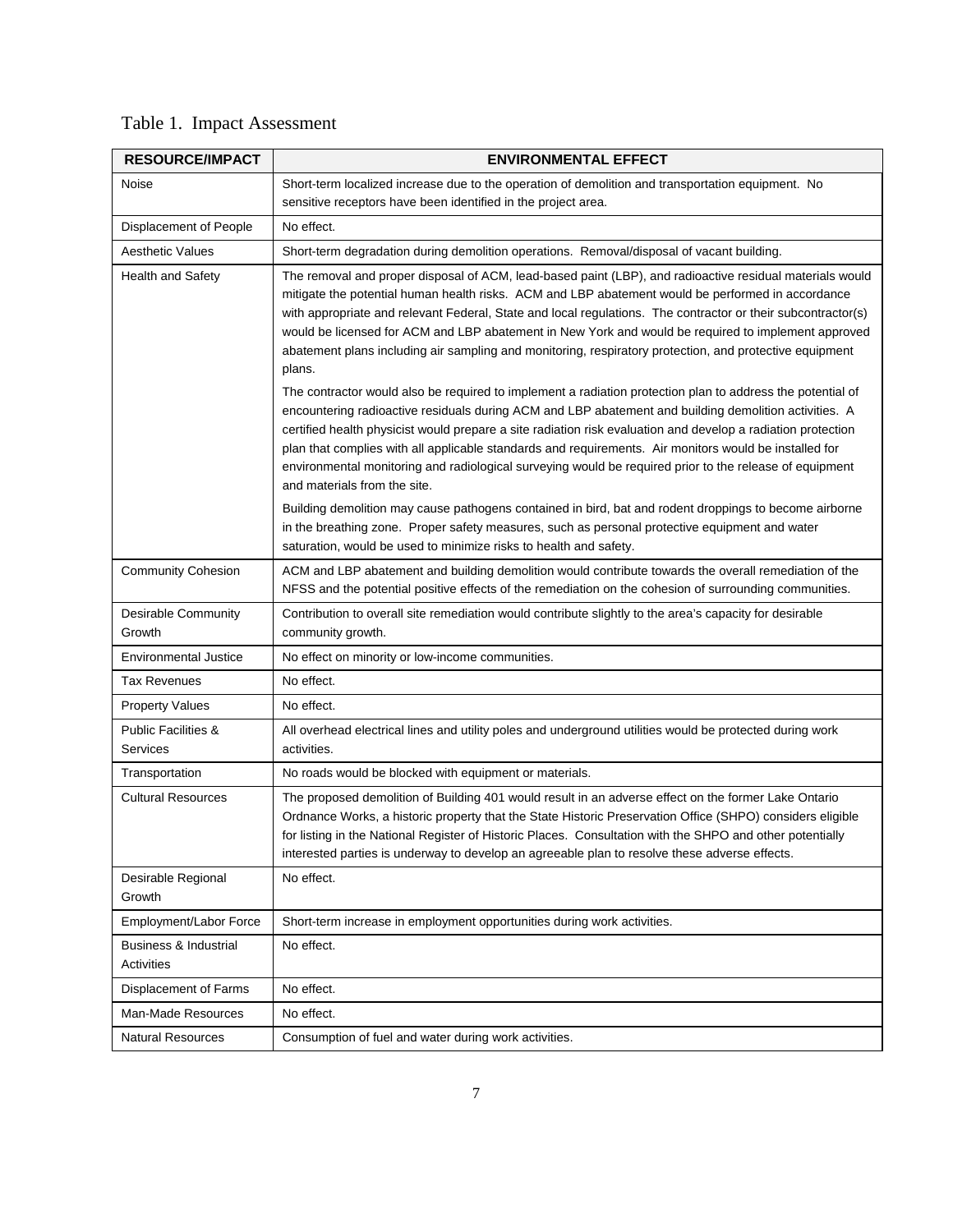| <b>RESOURCE/IMPACT</b>                     | <b>ENVIRONMENTAL EFFECT</b>                                                                                                                                                                                                                                                                                                                                                                                                                                                                                                                                                                    |
|--------------------------------------------|------------------------------------------------------------------------------------------------------------------------------------------------------------------------------------------------------------------------------------------------------------------------------------------------------------------------------------------------------------------------------------------------------------------------------------------------------------------------------------------------------------------------------------------------------------------------------------------------|
| Air Quality                                | Short-term and minor increase in the release of fugitive dust from road surfaces and air pollutants<br>associated with fuel combustion during work activities. Dust from demolition debris would be controlled<br>with water sprayers or other approved methods. Water would be misted over all surfaces, including roads,<br>for dust control. Continuous air sampling and monitoring during abatement/demolition activities would be<br>used to ensure that operational emissions of criteria pollutants would not exceed National Ambient Air<br>Quality Standards.                         |
| <b>Water Quality</b>                       | All sumps and drains will be emptied then plugged to prevent decontamination agents or contaminated<br>debris from entering the drains and migrating off-site. The contractor will prevent surface water from the<br>work area from entering existing stormwater or sanitary sewers and from leaving the work area surrounding<br>Building 401. Any water collected during the work activities would be contained, sampled, analyzed and<br>disposed of in accordance with Federal, State and local requirements. The primary analytes of concern are<br>radiological and metallic inorganics. |
| Fish & Wildlife Resources                  | Short-term avoidance of the project area by local wildlife species during work activities. Removal of the<br>building would permanently eliminate it as a nesting and/or roosting site for barn swallows, bats, and turkey<br>vultures; and nesting and feeding site for raccoons and rodents.                                                                                                                                                                                                                                                                                                 |
| Threatened or<br><b>Endangered Species</b> | No effect.                                                                                                                                                                                                                                                                                                                                                                                                                                                                                                                                                                                     |
| Vegetation                                 | Work activities will necessitate the destruction of existing vegetation (i.e., grasses, reeds, vines, and some<br>small shrubs) around the building, at project staging areas and along access routes. Disturbed soil<br>surfaces would be restored with the application of either crushed stone or topsoil, seed and mulch after<br>project completion as necessary.                                                                                                                                                                                                                          |
| Wetlands                                   | No effect.                                                                                                                                                                                                                                                                                                                                                                                                                                                                                                                                                                                     |

Table 1. Environmental Impact Assessment (cont'd).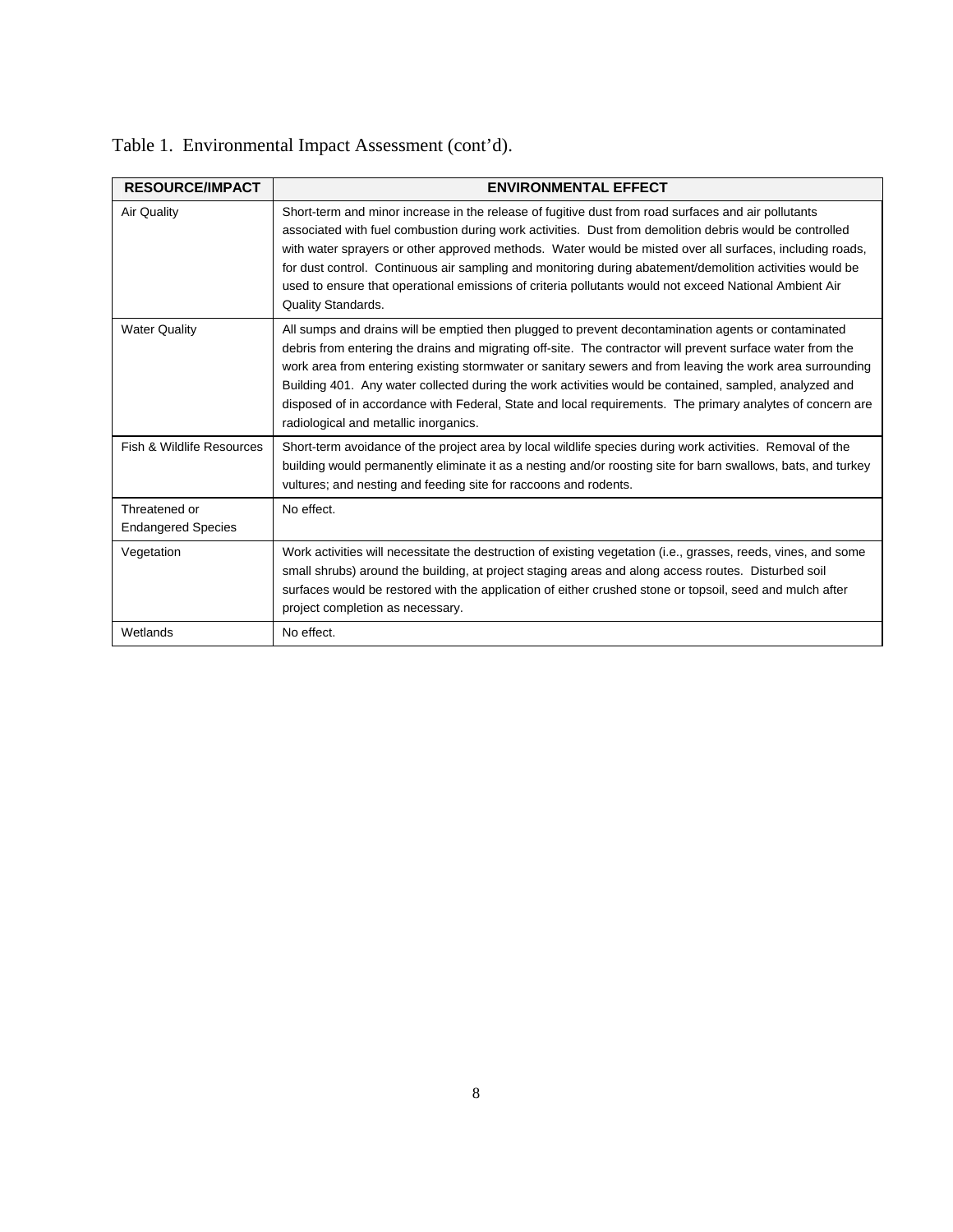Table 2. Federal Environmental Protection Laws, Orders, Policies.

#### **1. PUBLIC LAWS**

(a) American Folklife Preservation Act, P.L. 94-201; 20 U.S.C. 2101, *et seq.*

(b) Anadromous Fish Conservation Act, P.L. 89-304; 16 U.S.C. 757, *et seq.*

(c) Antiquities Act of 1906, P.L. 59-209; 16 U.S.C. 431, *et seq.*

(d) Archaeological and Historic Preservation Act, P.L. 93-291; 16 U.S.C. 469, *et seq.* (Also known as the Reservoir Salvage Act of 1960, as amended; P.L. 93-291, as amended; the Moss-Bennett Act; and the Preservation of Historic and Archaeological Data Act of 1974.)

(e) Bald Eagle Act; 16 U.S.C. 668.

(f) Clean Air Act, as amended; P.L. 91-604; 42 U.S.C. 1857h-7, *et seq.*

(g) Clean Water Act, P.L. 92-500; 33 U.S.C. 1251, *et seq.* (Also known as the Federal Water Pollution Control Act; and P.L. 92- 500, as amended.)

(h) Coastal Zone Management Act of 1972, as amended, P.L. 92-583; 16 U.S.C. 1451, *et seq.*

(i) Comprehensive Environmental Response, Compensation, and Liability Act of 1980, P.L. 96-510, amended by Superfund

Amendments and Reauthorization Act of 1986, P.L. 99-499; 42 U.S.C. 9601-9675.

(j) Endangered Species Act of 1973, as amended, P.L. 93-205; 16 U.S.C. 1531, *et seq.*

(k) Estuary Protection Act, P.L. 90-454; 16 U.S.C. 1221, *et seq.*

(l) Federal Environmental Pesticide Control Act, P.L. 92-516; 7 U.S.C. 136.

(m) Federal Water Project Recreation Act, as amended, P.L. 89-72; 16 U.S.C. 460-1(12), *et seq.*

(n) Fish and Wildlife Coordination Act of 1958, as amended, P.L. 85-624; 16 U.S.C. 661, *et seq.* (Also known as the Coordination Act.)

(o) Historic Sites of 1935, as amended, P.L. 74-292; 16 U.S.C. 461, *et seq.*

(p) Land and Water Conservation Fund Act, P.L. 88-578; 16 U.S.C. 460/-460/-11, *et seq.*

(q) Marine Mammal Protection Act of 1972, P.L. 92-522; 16 U.S.C. 1361, *et seq.*

(r) Marine Protection, Research and Sanctuaries Act of 1972, P.L. 92-532; 33 U.S.C. 1401, *et seq.*

(s) Migratory Bird Conservation Act of 1928; 16 U.S.C. 715.

(t) Migratory Bird Treaty Act of 1918; 16 U.S.C. 703, *et seq.*

(u) National Environmental Policy Act of 1969, as amended, P.L. 91-190; 42 U.S.C. 4321, *et seq.* (Also known as NEPA.)

(v) National Historic Preservation Act of 1966, as amended, P.L. 89-655; 16 U.S.C. 470a, *et seq.*

(w) Native American Religious Freedom Act, P.L. 95-341; 42 U.S.C. 1996, *et seq.*

(x) Resource Conservation and Recovery Act of 1976, P.L. 94-580; 7 U.S.C. 1010, *et seq.*

(y) River and Harbor Act of 1899, 33 U.S.C. 403, *et seq.* (Also known as the Refuse Act of 1899.)

(z) Submerged Lands Act of 1953, P.L. 82-3167; 43 U.S.C. 1301, *et seq.*

(aa) Surface Mining and Reclamation Act of 1977, P.L. 95-89; 30 U.S.C. 1201, *et seq.* 

(bb) Toxic Substances Control Act, P.L. 94-469; 15 U.S.C. 2601, *et seq.*

(cc) Watershed Protection and Flood Prevention Act, as amended, P.L. 83-566; 16 U.S.C. 1001, *et seq.*

(dd) Wild and Scenic Rivers Act, as amended, P.L. 90-542; 16 U.S.C. 1271, *et seq.*

#### **2. EXECUTIVE ORDERS**

(a) Executive Order 11593, Protection and Enhancement of the Cultural Environment. May 13, 1979 (36 FR 8921; May 15, 1971).

(b) Executive Order 11988, Floodplain Management. May 24, 1977 (42 FR 26951; May 25, 1977).

(c) Executive Order 11990, Protection of Wetlands. May 24, 1977 (42 FR 26961; May 25, 1977).

(d) Executive Order 11514, Protection and Enhancement of Environmental Quality, March 5, 1970, as amended by Executive Order 11991, May 24, 1977.

(e) Executive Order 12088, Federal Compliance with Pollution Control Standards, October 13, 1978.

(f) Executive Order 12372, Intergovernmental Review of Federal Programs, July 14, 1982.

(g) Executive Order 12856, Federal Compliance with Right-to-Know Laws and Pollution Prevention Requirements, August 3, 1993.

(h) Executive Order 12898, Federal Actions to Address Environmental Justice in Minority Populations and Low-Income Populations, February 11, 1994.

(j) Executive Order 13045, Protection of Children from Environmental Health Risks and Safety Risks, April 21, 1997.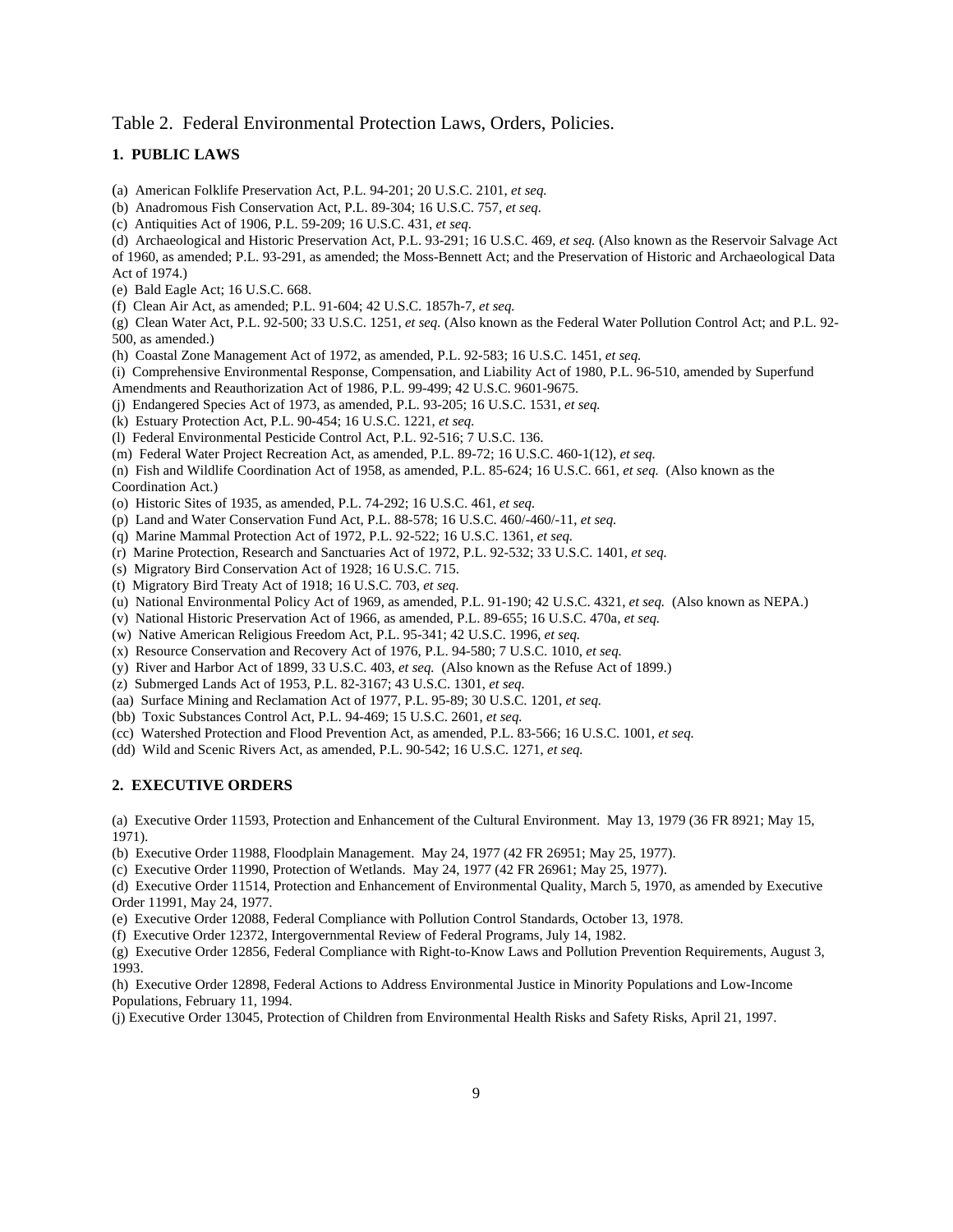#### Table 2. Federal Environmental Protection Laws, Orders, Policies (cont'd).

#### **3. OTHER FEDERAL POLICIES**

(a) Council on Environmental Quality Memorandum of August 11, 1980: Analysis of Impacts on Prime or Unique Agricultural Lands in Implementing the National Environmental Policy Act.

(b) Council on Environmental Quality Memorandum of August 10, 1980: Interagency Consultation to Avoid or Mitigate Adverse Effects on Rivers in the National Inventory.

(c) Migratory Bird Treaties and other international agreements listed in the Endangered Species Act of 1973, as amended, Section  $2(a)(4)$ .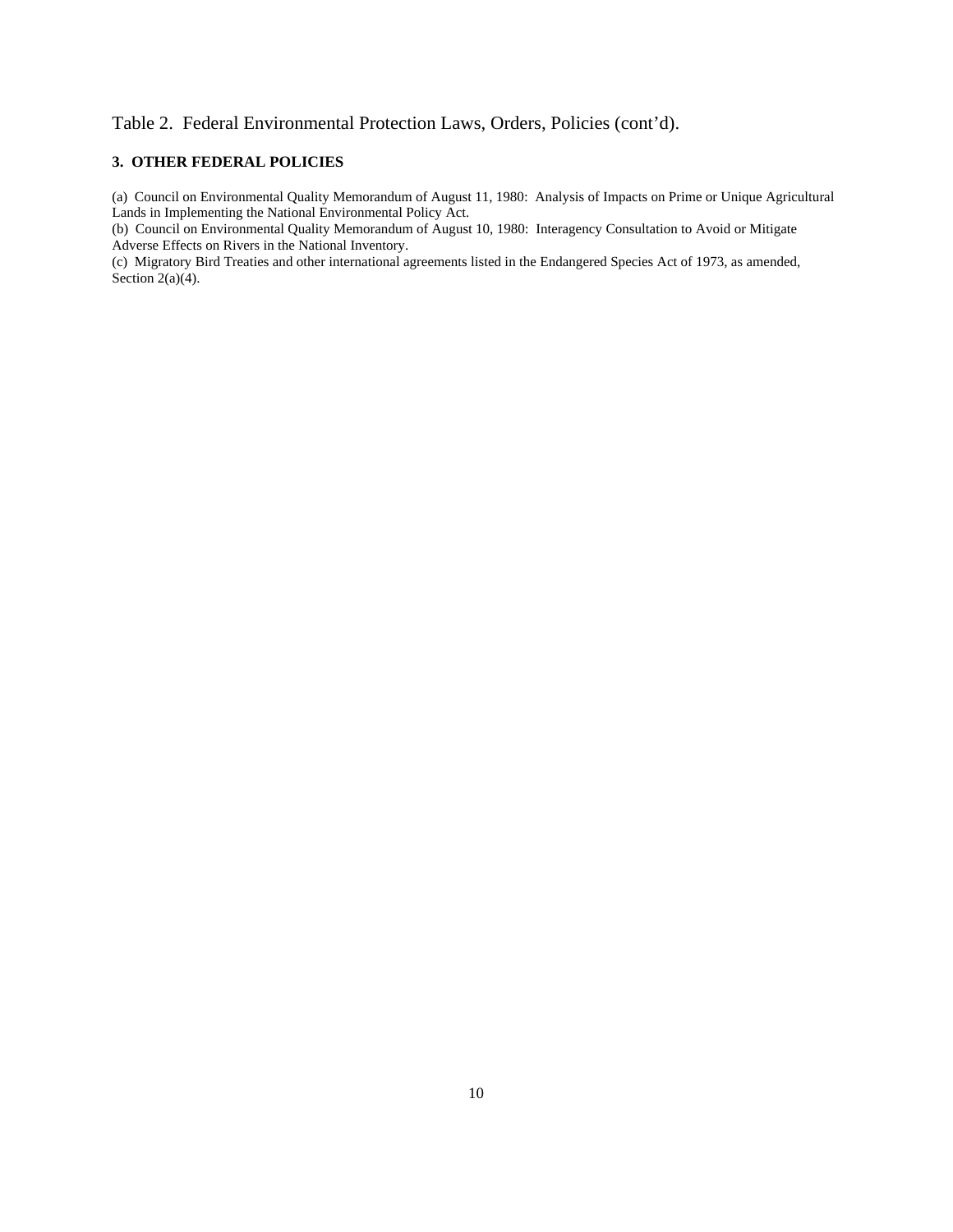

**FIGURE 1** 

DATE: 02-Feb-02 12:54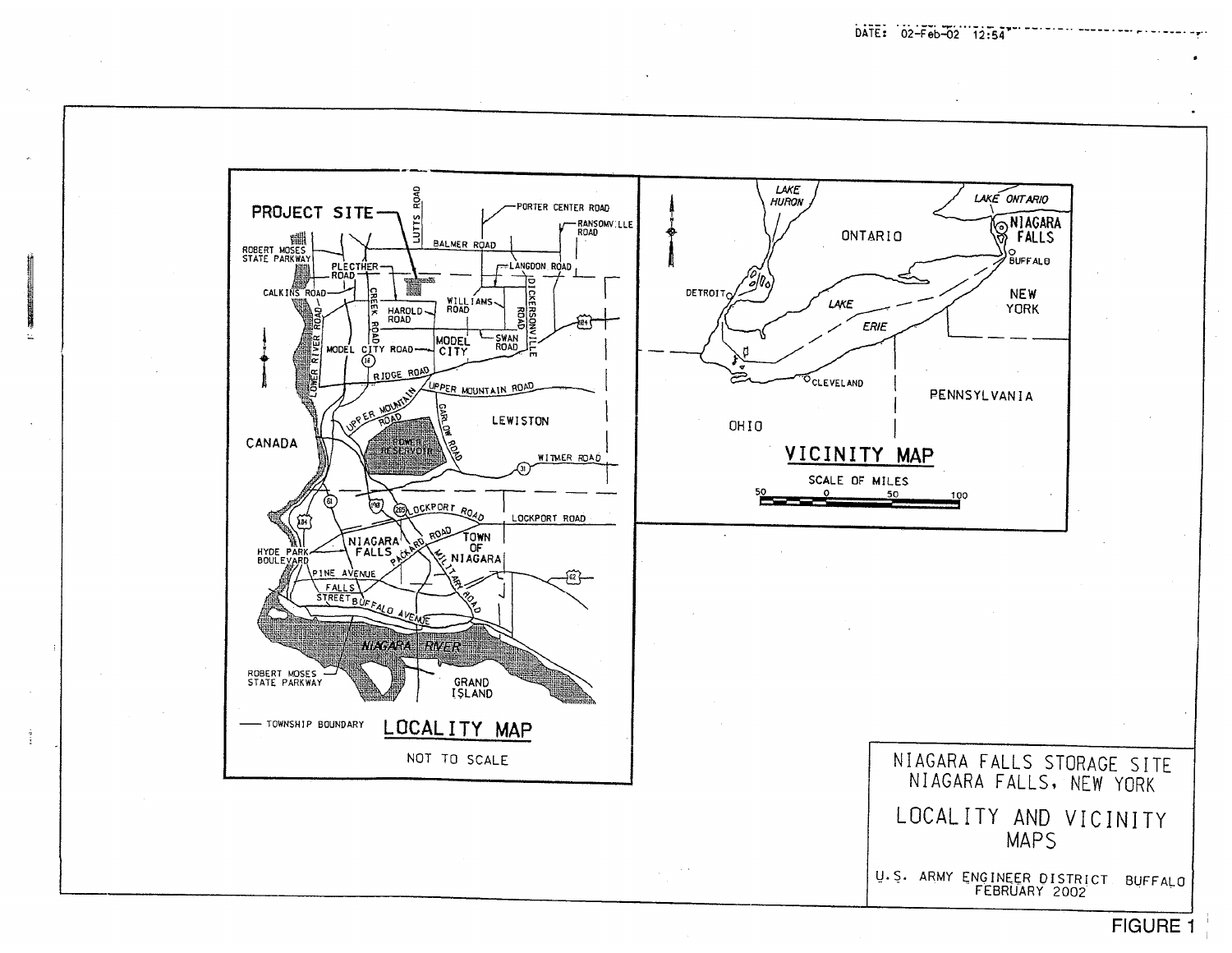$D\tilde{A}\tilde{T}\tilde{E}$ : 02- $\tilde{F}$ eb-02 12:52<sup>-</sup>

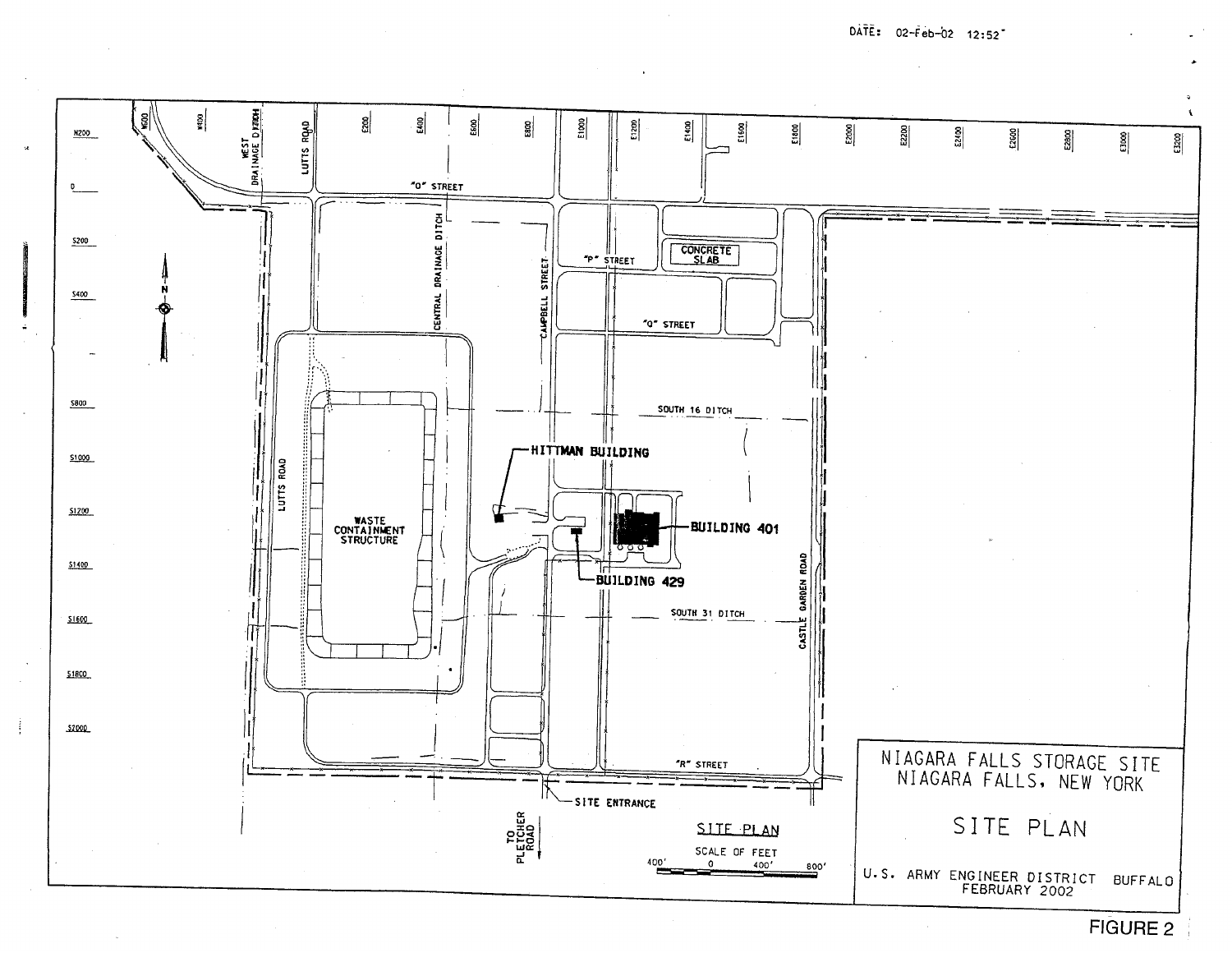

# **FIGURE 3**